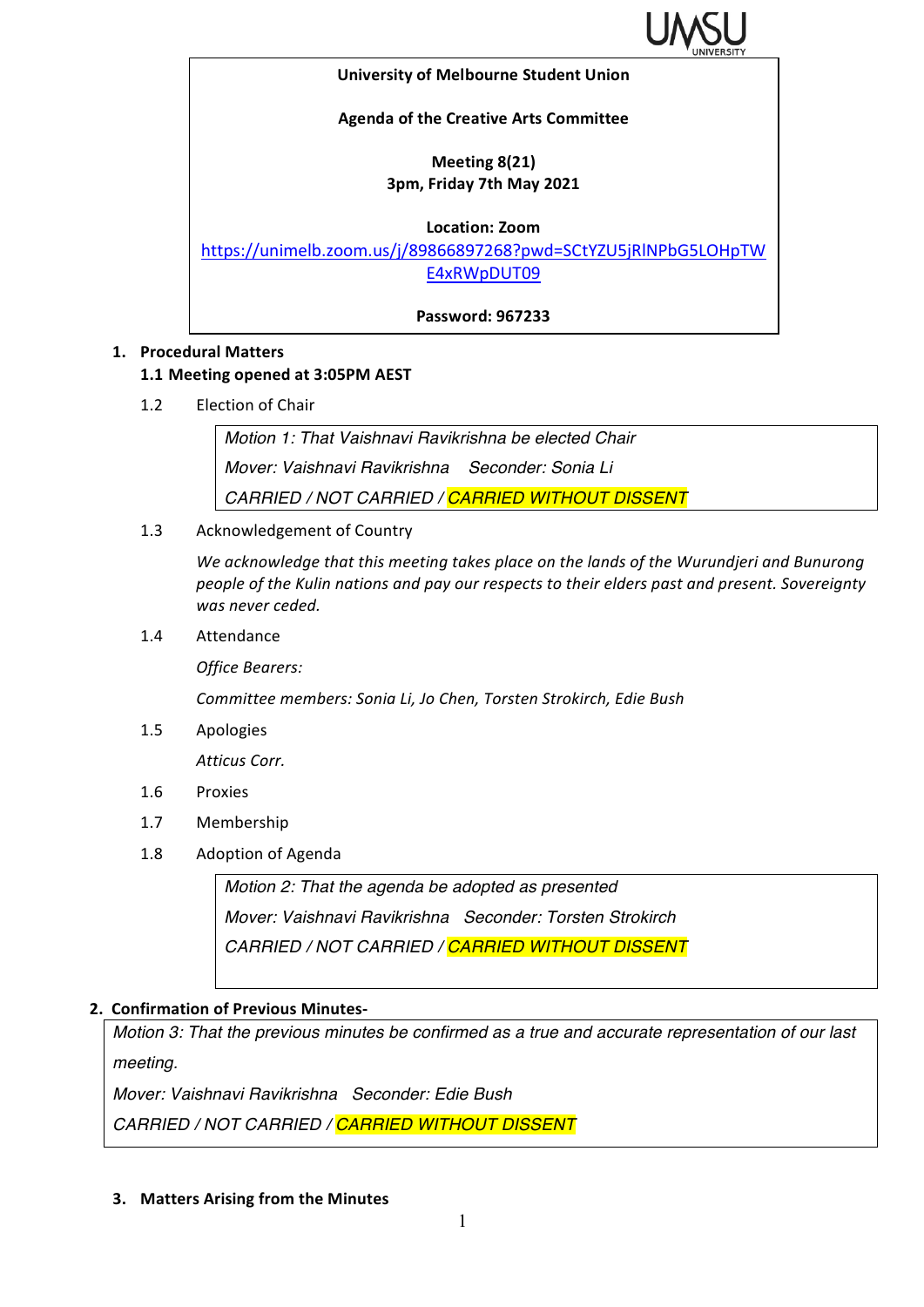**4. Correspondence**

# **5. Creative Arts Office Report**

- Mudfest
	- $\circ$  All artists have been confirmed we are supporting 66 projects
	- $\circ$  Prod team are mostly confirmed too still recruiting Front of House Manager and Volunteer Coordinator (EOIs close on Monday 17th May)
	- $\circ$  First Prod Team meeting on Thursday 6th May at Parkville included a small tour of Parkville
	- $\circ$  Second prod team meeting planned for next week and on Southbank
	- $\circ$  Been in contact with different staff members including Emm from UMSU Events
	- o Planning 'Welcome to Mudfest' event in Ida Bar as well as an online version
	- o Submitted SSAF grant application on 24th April for further financial support for inperson events

| <b>Applicant</b>                            | <b>Project Title</b>                     | <b>Artform</b>                            | Amount<br><b>Requested</b> | <b>Attachments</b>                           |
|---------------------------------------------|------------------------------------------|-------------------------------------------|----------------------------|----------------------------------------------|
| Raisa Mclean                                | dancing<br>backwards on<br>velour velvet | Performance/exhibition/dance              | \$500.00                   | Application<br>1.<br>form                    |
| Hayden<br>Williams<br>(Rhys<br>Kierkegaard) | Tribunal (1)                             | Video-mediated performance                | \$350.00                   | Application<br>1.<br>form                    |
| Luke<br>Macaronas                           | Dog Years-<br>Play reading               | Theatre                                   | \$250.00                   | Application<br>1.<br>form                    |
| Qi Zhang                                    | Final cut pro<br>training                | Video                                     | \$499.99                   | Application<br>1.<br>form                    |
| <b>Kitman</b><br>Yeung                      | Colour and<br>Material                   | Visual Art (photography & soft<br>pastel) | \$396.00                   | Application<br>1.<br>form<br>2.<br>Artist CV |
| Sidonie Bird<br>de la Cœur                  | Punkification                            | Short film                                | \$500.00                   | 1. Application<br>form                       |
| \$2,495.99<br><b>Total</b>                  |                                          |                                           |                            |                                              |

## **6. Grant Applications**

- We do have enough funding to support all applicants
- Raisa
	- o Glad she reapplied
	- o No reasons not to fund her project.
- Hayden
	- o Torsten wanted clarification on the inclusion on the Farrago article
	- o Committee were happy to fund the full amount requested
- Luke
	- o The play-reading has already occurred but Luke sent in his application before the completion date so it is still eligible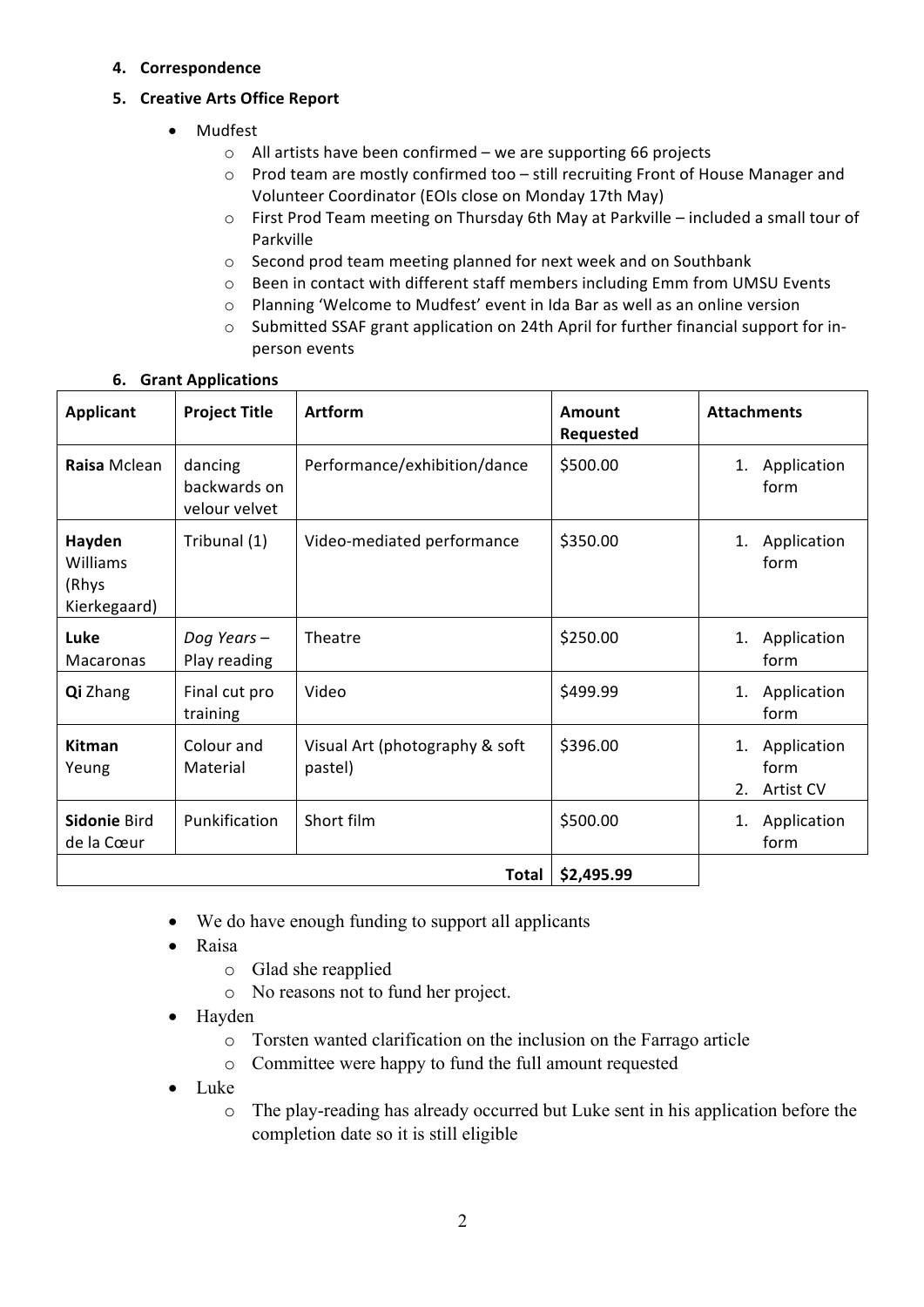- o Merryn asked the committee whether they would consider waiving the requirement for 75% of people involved to be current students as only 1/3 people are students in this case.
- o Torsten and Sonia think it's reasonable for the 75% requirement to be waived
- o Jo adds that there is enough money to fund all projects anyway
- o Edie was happy to waive the requirement also
- Qi
- o Jo didn't understand the nature of Qi's project though there was thorough description on what the project involves
- o Torsten required further clarification that the funding will go towards a period of development, not a specific project
- o Regardless, the committee saw no issue in funding the requested amount
- Kitman
	- o Kitman has received funding in the first round of grants for this year and that project has not yet been completed or fully acquitted. She acknowledges in her application that the first project is still in process but is independent from this new one so she is still eligible to receive funding
	- o Torsten thinks the application is very well-written
	- o Jo asked what the reason was for Kitman's first project to be delayed (original completion date set to be 9th May but in her meeting with the OBs, Kitman said her project would be delayed about a week).
	- o Merryn noted that Kitman applied and received funding in 2020 and successfully completed and acquitted that project so has a history of completing projects
	- o Torsten, Sonia, Edie and Jo don't mind funding her again
- Sidonie
	- o She is a mudfest artist and there mudfest artist grants will be available but not in time for Sidonie's project production period
	- o Edie really likes the project themes and concepts
	- o Everyone is happy to fund her project

# **7. Motions on Notice**

Motion 7.1: To approve the spending of \$2,496.00 from the budget line 'Creative Arts Grants' for the second grant round.

Mover: *Merryn Hughes* Seconder: *Sonia Li*

CARRIED / NOT CARRIED / CARRIED WITHOUT DISSENT

### **8.** Motions not on Notice